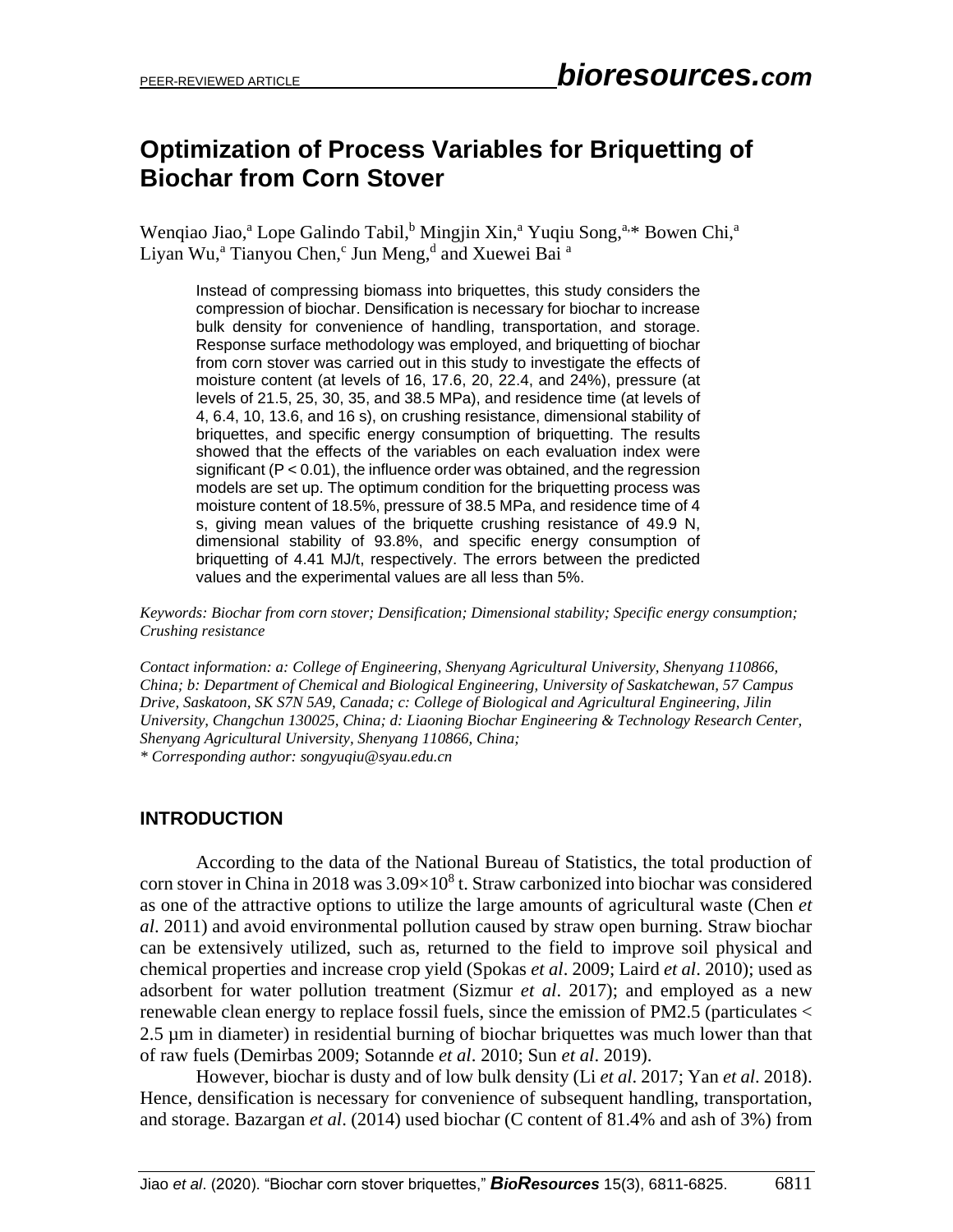palm kernel shell as the feedstock to explore the effects of compaction pressure, moisture content, particle size, and residence time on the tensile crushing strength, impact resistance, and water resistance of the briquettes; it was found that the tensile crushing strength of the briquettes increased from less than 40 kPa to more than 800 kPa in the weakest (longitudinal) orientation after adding starch as binder. Hu *et al*. (2016) reported that the optimum pelletizing conditions of compressing of bio-char from woody shavings at 550 to 650 °C were 35% of moisture content and 128 MPa of pressure, with the use of lignin as binder. The compressive strength of the pellet ranged from 0.85 to 16 MPa under different processing conditions. Chen *et al*. (2016) conducted single-factor experiments of densification to biochar from corn stover, and the results showed that the optimal condition for briquetting was a moisture content of 18% to 22%, pressure of 60 to 80 MPa, and residence time range of 5 to 11 s. The crushing resistance under optimal parameters were 24 to 30 N. It can be concluded that the compaction characteristics of biochar from various materials differ significantly, and that few studies have reported on the interaction of variables for the briquetting process of biochar from corn stover (BFCS).

Studies have been carried out on densification of biomass, and the quality of briquette has been found to be affected by feedstock properties and densification processes, pretreatment, and the use of additives (Tooyserkani *et al*. 2013; Tumuluru *et al*. 2015; Gong *et al*. 2015; Wu *et al*. 2015; Tilay *et al*. 2015; Kirsten *et al*. 2016). The principal factors affecting the quality of biomass pellets/briquettes include, among others, pressure; particle size; die temperature; moisture content; and residence time (Mani *et al*. 2006a; Biswas *et al*. 2014; Kazuei and Toru 2014; Garcia-Maraver *et al*. 2015; Whittaker and Shield 2017; Xin *et al*. 2017).

Since heating may result in chemical property variation of biochar and increase of energy consumption of the process, in this study, moisture content, pressure, and residence time were taken as the experimental factors, response surface methodology was employed and briquetting of BFCS was carried out to investigate the effect of the factors on crushing resistance, dimensional stability of biochar briquettes and specific energy consumption, which is important for massive production from the standpoint of economy, to determine the optimum conditions of the briquetting process.

## **EXPERIMENTAL**

This experiment was conducted in the Laboratory of Materials of Shenyang Agricultural University (41°49′N, 123°33′E) in December 2017. The room temperature was 8 ℃, and the relative humidity was 42%.

## **Materials**

The biochar samples were obtained by pyrolysis of corn stover at about 350 °C under closed and low oxygen conditions. It had a carbon content of 45.5% and ash content of 31.4%. Its bulk density was  $360 \text{ kg/m}^3$ . The multipoint BET specific surface area was 25.8  $m^2/g$ , and pH value was 8.4. It was dried in a far-infrared dryer (HY-1B, TonliXinda Instrument Factory, China), and then the sample was adjusted into five moisture contents (16, 17.6, 20, 22.4, and 24%) and stored in sealed barrels for 48 h. All moisture contents are expressed in % wet basis.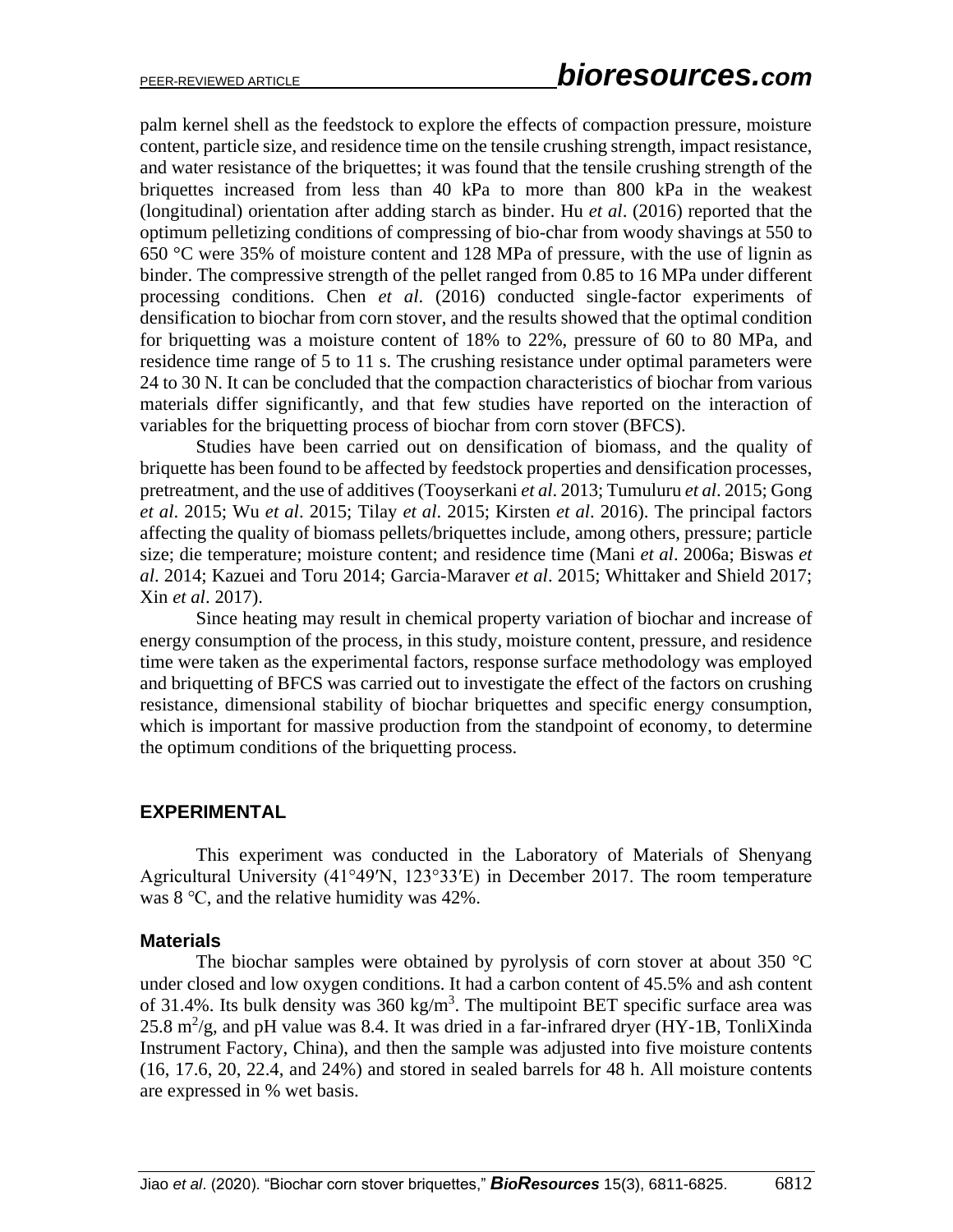## **Densification Process**

A briquetting die assembly consisting mainly of a cylindrical cartridge and a ram was designed and mounted on a computer controlled electronic universal testing machine (WDW-200, Jinan Shijin Group Co., Ltd., China) for the compression study of biochar (Fig. 1a). Before compression, 50 g BFCS was added into the cylindrical cartridge with an inner diameter of 50 mm and height of 200 mm. The pressure head compressed the BFCS to a preset pressure at the speed of 60 mm/min (Peleg and Moreyra 1979) and the specimen was kept under the specific pressure for a set residence time. The sliding gate was then pulled out, and the formed biochar briquette (Fig. 1b) was pushed out of the cartridge. The force-displacement data with densification were recorded into the computer, and five briquettes were made under each condition.



Fig. 1. Experimental system for biochar densification; (a) the experimental system: (1) sensor, (2) beam, (3) fixture, (4) compression head (5) computer, (6) cartridge, (7) biochar, (8) support, (9) biochar briquette, (10) sliding gate; (b) the formed biochar briquettes.

## **Measurement of Evaluation Indices**

## *Crushing resistance*

The crushing resistance of the briquette was determined using a universal testing machine (3344R4161, Instron Corp., Canton, OH, USA). The briquette was compressed in the radial direction (Fig. 2a) because it was weaker in that direction (Kaliyan and Morey 2009). The stroke of the machine was set as 0 to 40 mm, as the diameter of the briquette was 50 mm. In each trial, the loading program was started, and the briquette was pressed from 0 mm to 40 mm until it was completely destroyed. The system unloaded automatically and the ram moved back. The curve (Fig. 2b) between the deformation (displacement) of biochar briquette and the corresponding force was recorded into the computer. The peak of the curve (maximum load, N) was taken as the crushing resistance.

## *Dimensional Stability*

The dimension of the briquette during storage may change by stress relaxation. The diameter and height of biochar briquettes were measured immediately after briquetting and after having been sealed and stored for 72 h at room temperature. Its volume was calculated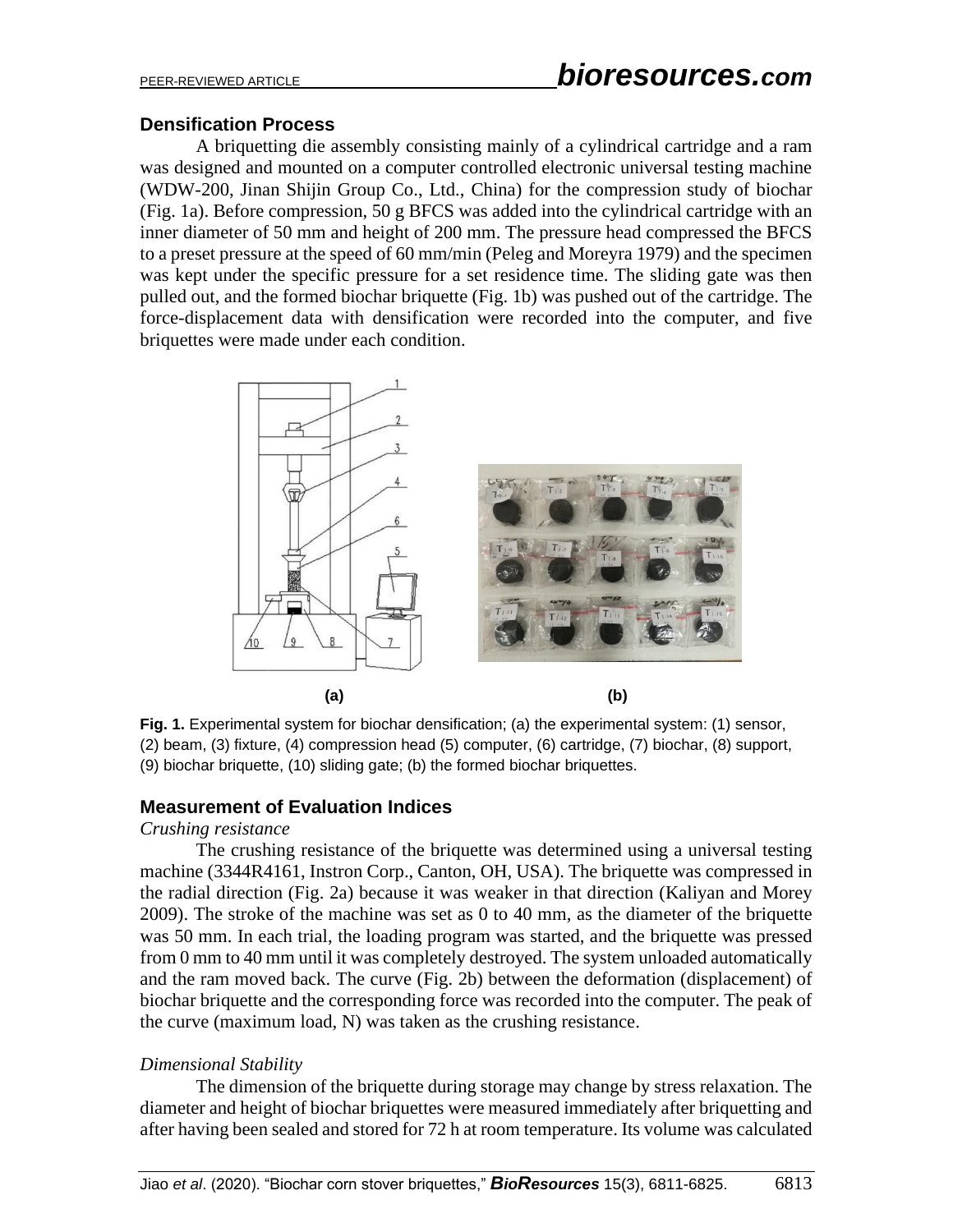separately. The dimension stability of biochar briquette was calculated using Eq. 1,

$$
DS = \left(1 - \frac{V_t - V_0}{V_0}\right) \times 100\%
$$
 (1)

where *DS* is the dimensional stability of the briquette  $(\%)$ ,  $V_t$  is the volume of the briquette after 72 h( $m<sup>3</sup>$ ), and  $V_0$  is the volume of the briquette immediately after densification ( $m<sup>3</sup>$ ).



**Fig. 2.** Crushing resistance testing. (a) Loading direction; (b) curve of force with displacement

#### *Specific Energy Consumption*

The specific energy consumption  $(E_m)$  of briquetting was calculated with Eq. (2) based on force-displacement data recorded by the computer controlled electronic universal testing machine during densification.

$$
E_m = \frac{W}{m} = \frac{\int_0^S F \times S d_S}{m}
$$
 (2)

where *W* is the energy consumption (kJ), *m* is the mass of densified biochar briquette (kg), *F* is the force (N), and *S* is the displacement (m).

## **Experimental Design**

A five-level-three-factor central composite rotatable design (CCRD) was adopted. The variables for densification characteristics of BFCS were moisture content (16, 17.6, 20, 22.4, and 24%), pressure (21.5, 25, 30, 35, and 38.5 MPa), and residence time (4, 6.4, 10, 13.6, and 16 s); the ranges were determined by trial experiments. The evaluation indexes were the crushing resistance  $(Y_1)$  of biochar briquette, dimensional stability  $(Y_2)$ , and the specific energy consumption  $(Y_3)$ . Table 1 shows the five coded levels  $(-1.682, -1,$  $0, +1, +1.682$ ) of independent factors  $(X<sub>i</sub>)$  and the experimental design.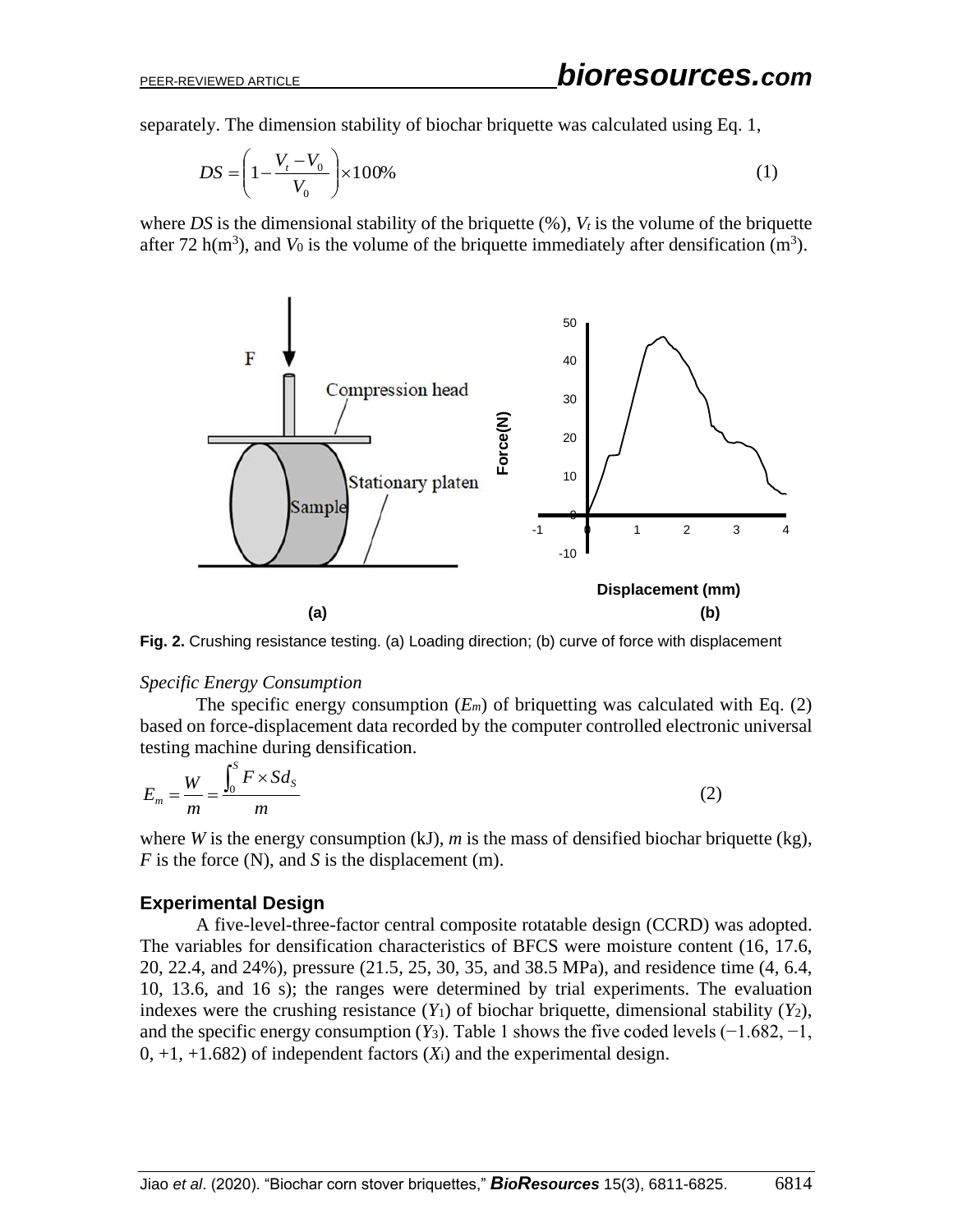## **Statistical Analysis and Optimization**

Since each of the three indicators had its own optimal range of variables, comprehensive optimization was conducted, and weight coefficients were given to crushing resistance, dimensional stability of biochar briquette, and specific energy consumption of briquetting as 0.5, 0.3, and 0.2, respectively, based on comprehensive analysis of the importance degree of densification index for transportation, subsequent utilization, and production cost. Design Expert software (V. 8.0.6, STAS-EASE Inc., Minneapolis, MN, USA) was employed to generate response surfaces and contour plots, analyze experimental data, and conduct multi-objective optimization. The fitting quality of the model was evaluated by the determination coefficients and analysis of variance (ANOVA). The quadratic polynomial equation of the quality of biochar briquettes, the response of densification process (*Y*), as a function of the independent variables and their interaction could be established by utilizing Eq. 3,

$$
Y = \beta_0 + \sum_{i=1}^{3} \beta_i X_i + \sum_{i=1}^{3} \beta_{ii} X_i^2 + \sum_{i=1}^{2} \sum_{j=i+1}^{3} \beta_{ii} X_i X_j
$$
 (3)

where *Y* is the response value (crushing resistance, dimensional stability and energy consumption),  $X_i$  is the independent factor,  $\beta_0$  is the intercept,  $\beta_i$  is the first order model coefficient,  $\beta_{ii}$  is the quadratic coefficient for the variables *i* and  $\beta_{ii}$  is the linear model coefficient for the interaction between variable *i* and *j*.

## **Table 1.** Coding of Factors and Levels for the Central Composite Rotatable Design

| Variables            |          | Coded Factor Levels |      |      |      |      |  |  |
|----------------------|----------|---------------------|------|------|------|------|--|--|
|                      | Symbols  | $-1.682$            | - 11 |      |      | .682 |  |  |
| Moisture content (%) |          | 16.0                | 17.6 | 20.0 | 22.4 | 24.0 |  |  |
| Pressure (MPa)       | $X_2$    | 21.5                | 25   | 30   | 35   | 38.5 |  |  |
| Residence time (s)   | $\chi_3$ | 4.0                 | 6.4  | 10   | 13.6 | 16.0 |  |  |

## **RESULTS AND DISCUSSION**

## **Development of the Regression Model Equation**

According to the results of single factor experiments, the CCRD experiment was carried out with eight factorial points, six axial points, and nine central points in this study. The experimental results are summarized in Table 2 and analyzed using response surface methodology.

## *Regression model equation for crushing resistance*

The crushing resistance of biochar briquette (*Y*1) was tested after sealed and stored for 72 h after compression. The regression model of crushing resistance with moisture content  $(X_1)$ , pressure  $(X_2)$ , and residence time  $(X_3)$  was developed as Eq. 4. The ANOVA significance test results are presented in Table 3.

$$
Y_1 = 42.39 - 2.17X_1 + 1.04X_2 + 2.66X_3 + 1.01X_1X_2 + 0.20X_1X_3 - 6.06X_2X_3 -0.82X_1^2 -1.18X_2^2 -1.11X_3^2
$$
\n(4)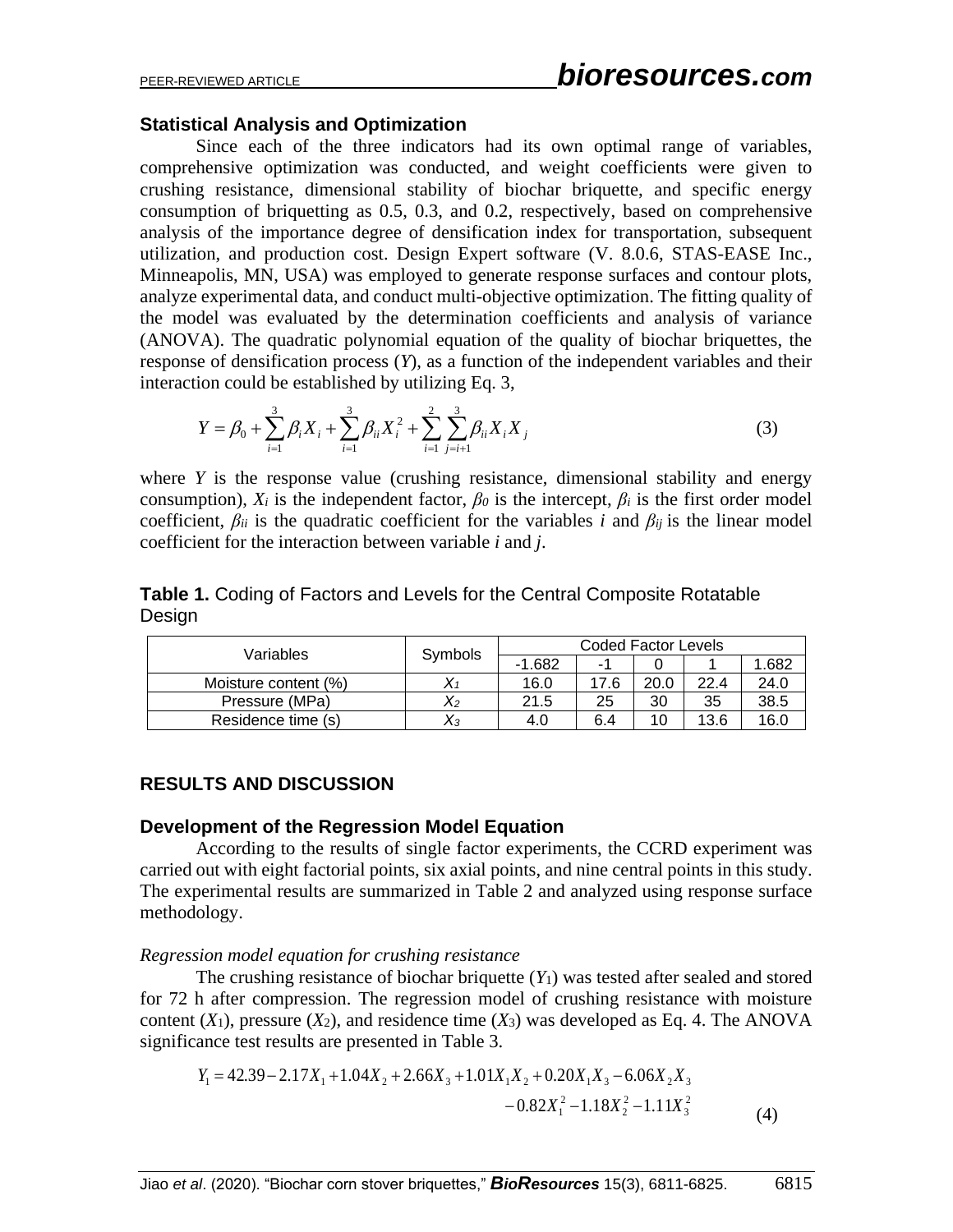## **Table 2.** Crushing Resistance, Dimensional Stability, and Specific Energy Consumption of Biochar from Corn Stover

|                |                | <b>Factor Levels</b> |                | Crushing   | Dimensional      | Specific              |  |
|----------------|----------------|----------------------|----------------|------------|------------------|-----------------------|--|
| Run            | Moisture       | Pressure             | Residence      | Resistanc  | <b>Stability</b> | Energy<br>Consumption |  |
|                | Content (%)    | (MPa)                | Time (s)       | e $(Y1/N)$ | $(Y_2/96)$       | $(Y_3/MJ/t)$          |  |
| 1              | $-1$           | $-1$                 | -1             | 33.18      | 96.4             | 6.66                  |  |
| $\overline{2}$ | $\mathbf{1}$   | $-1$                 | $-1$           | 26.54      | 95.8             | 6.82                  |  |
| 3              | $-1$           | 1                    | $-1$           | 45.66      | 94.7             | 5.04                  |  |
| 4              | 1              | 1                    | $-1$           | 43.01      | 92.2             | 5.00                  |  |
| 5              | $-1$           | $-1$                 | 1              | 50.44      | 93.9             | 6.98                  |  |
| 6              | 1              | $-1$                 | 1              | 44.55      | 94.2             | 7.19                  |  |
| $\overline{7}$ | $-1$           | 1                    | 1              | 38.63      | 92.9             | 5.28                  |  |
| 8              | 1              | 1                    | 1              | 36.83      | 91.9             | 5.38                  |  |
| 9              | $-1.682$       | $\mathbf 0$          | 0              | 43.02      | 95.8             | 5.88                  |  |
| 10             | 1.682          | $\mathbf 0$          | 0              | 35.53      | 94.7             | 6.13                  |  |
| 11             | $\mathbf 0$    | $-1.682$             | 0              | 36.83      | 95.4             | 7.52                  |  |
| 12             | $\mathbf 0$    | 1.682                | $\overline{0}$ | 39.70      | 92.4             | 4.50                  |  |
| 13             | $\overline{0}$ | 0                    | $-1.682$       | 34.18      | 95.8             | 5.88                  |  |
| 14             | $\mathbf 0$    | $\mathbf 0$          | 1.682          | 42.69      | 92.8             | 6.36                  |  |
| 15             | 0              | $\overline{0}$       | 0              | 42.83      | 95.1             | 6.20                  |  |
| 16             | 0              | $\mathbf 0$          | 0              | 43.12      | 94.6             | 6.17                  |  |
| 17             | 0              | $\mathbf 0$          | 0              | 41.25      | 94.8             | 6.08                  |  |
| 18             | 0              | $\mathbf 0$          | 0              | 41.58      | 94.5             | 6.1                   |  |
| 19             | $\mathbf 0$    | $\mathbf 0$          | 0              | 43.10      | 95.2             | 6.08                  |  |
| 20             | 0              | $\mathbf 0$          | 0              | 42.95      | 95               | 6.20                  |  |
| 21             | $\mathbf 0$    | $\overline{0}$       | $\overline{0}$ | 42.26      | 94.7             | 6.18                  |  |
| 22             | $\mathbf 0$    | $\mathbf 0$          | 0              | 41.95      | 94.8             | 6.14                  |  |
| 23             | 0              | $\mathbf 0$          | 0              | 42.78      | 94.9             | 6.10                  |  |

# **Table 3.** Analysis of Variance for Response Surface Quadratic Model of Briquette Crushing Resistance

| Source      | Sum of<br>Squares | Degree of<br>Freedom | Mean<br>Square | F-value  | p-value<br>Prob > F                        | Significance |
|-------------|-------------------|----------------------|----------------|----------|--------------------------------------------|--------------|
| Model       | 529.69            | 9                    | 58.85          | 70.20    | < 0.0001                                   | $* *$        |
| $X_1$       | 64.05             | 1                    | 64.05          | 76.40    | < 0.0001                                   | $* *$        |
| $X_2$       | 14.86             | 1                    | 14.86          | 17.73    | 0.0010                                     | $* *$        |
| $X_3$       | 96.87             | 1                    | 96.87          | 115.54   | < 0.0001                                   | $* *$        |
| $X_1X_2$    | 8.16              |                      | 8.16           | 9.73     | 0.0081                                     | $* *$        |
| $X_1X_3$    | 0.32              | 1                    | 0.32           | 0.38     | 0.5474                                     |              |
| $X_2X_3$    | 293.79            | 1                    | 293.79         | 350.40   | < 0.0001                                   | $* *$        |
| $X_1^2$     | 10.63             | 1                    | 10.63          | 12.68    | 0.0035                                     | $* *$        |
| $X_2^2$     | 21.94             | 1                    | 21.94          | 26.17    | 0.0002                                     | $* *$        |
| $X_3^2$     | 19.75             | 1                    | 19.75          | 23.56    | 0.0003                                     | $* *$        |
| Residual    | 10.90             | 13                   | 0.84           |          |                                            |              |
| Lack of Fit | 7.05              | 5                    | 1.41           | 2.93     | 0.0857                                     |              |
| Pure Error  | 3.85              | 8                    | 0.48           |          |                                            |              |
| Cor. Total  | 540.59            | 22                   | $\mathbf{1}$   | $\cdots$ | $\cdot$ $\sim$ $\sim$ $\sim$ $\sim$ $\sim$ |              |

Note: \* \* represents extremely significant (*P*<0.01); \* represents significant (*P*<0.05).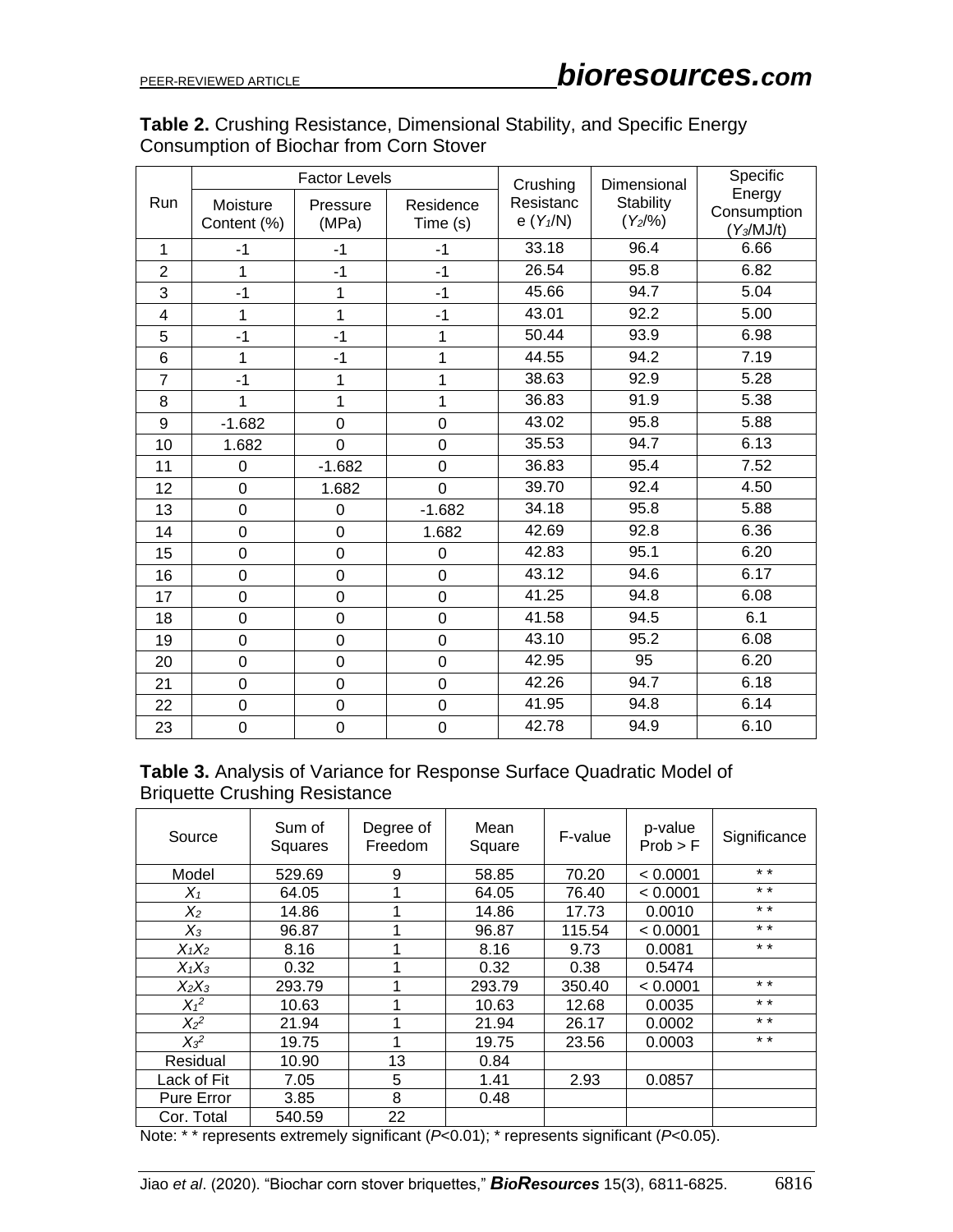The crushing resistance of the BFCS briquette was affected by the selected factors according to quadratic relationships. The test results of the regression model showed that  $F = 70.20 > F<sub>0.01</sub>(9,13) = 3.45, P < 0.0001$ , indicating that the regression model was highly significant. The coefficient of determination was 0.97 ( $\mathbb{R}^2 = 0.97$ ), indicating that about 97% of the total variation in the results could be explained by the model. And the *Lack of*   $Fit = 2.93 < F_{0.01}(5.8) = 3.69$ ,  $P = 0.086 > 0.05$ , indicated that the Lack of Fit was not significant compared to pure error; therefore, the estimating model fit with the experimental data. The effects of the three process variables on the crushing resistance were significant  $(P < 0.01)$ , and the results were consistent with that of most researches on densification behaviors of materials other than biochar (Al-Widyan *et al*. 2002; Kaliyan and Morey 2009; Hu *et al*. 2016), and the influencing order is: residence time > moisture content > pressure. The interaction of moisture content and pressure and the interaction of pressure and residence time have significant effects on the crushing resistance of briquettes  $(P < 0.01)$ . The final regression equation is given as Eq. 5 after eliminating insignificant terms at  $P=0.05$ .

$$
Y_1 = 42.39 - 2.17X_1 + 1.04X_2 + 2.66X_3 + 1.01X_1X_2 - 6.06X_2X_3 -0.82X_1^2 -1.18X_2^2 -1.11X_3^2
$$
\n(5)

*Regression model for briquette dimensional stability* 

The regression model for dimensional stability  $(Y_2)$  of the BFCS briquette was obtained from the experimental results as shown in Eq. 6.

$$
Y_2 = 94.85 - 0.41X_1 - 1.00X_2 - 0.82X_3 - 0.04X_1X_2 + 0.30X_1X_3 + 0.25X_2X_3 -0.048X_1^2 - 0.43X_2^2 - 0.29X_3^2
$$
 (6)

| Source            | Sum of<br>Squares | Degree of<br>Freedom | Mean<br>Square | F-value | P-value<br>Prob > F | Significance |
|-------------------|-------------------|----------------------|----------------|---------|---------------------|--------------|
| Model             | 32.00             | 9                    | 3.56           | 33.58   | < 0.0001            | $* *$        |
| $X_1$             | 2.34              |                      | 2.34           | 22.07   | 0.0004              | $* *$        |
| $X_2$             | 13.63             |                      | 13.63          | 128.75  | < 0.0001            | $* *$        |
| $X_3$             | 9.26              |                      | 9.26           | 87.45   | < 0.0001            | $* *$        |
| $X_1X_2$          | 1.28              |                      | 1.28           | 12.09   | 0.0041              | $* *$        |
| $X_1X_3$          | 0.72              |                      | 0.72           | 6.80    | 0.0217              | $* *$        |
| $X_2X_3$          | 0.50              |                      | 0.50           | 4.72    | 0.0489              | $* *$        |
| $X_1^2$           | 0.036             |                      | 0.04           | 0.34    | 0.5690              |              |
| $X_2^2$           | 2.93              |                      | 2.93           | 27.69   | 0.0002              | $* *$        |
| $X_3^2$           | 1.32              |                      | 1.32           | 12.46   | 0.0037              | $* *$        |
| Residual          | 1.38              | 13                   | 0.11           |         |                     |              |
| Lack of Fit       | 0.95              | 5                    | 0.19           | 3.62    | 0.0524              |              |
| <b>Pure Error</b> | 0.42              | 8                    | 0.05           |         |                     |              |
| Cor. Total        | 33.38             | 22                   |                |         |                     |              |

**Table 4.** Analysis of Variance for Response Surface Quadratic Model of Briquette Dimensional Stability

At a significance level of  $P = 0.05$ , significance analysis and ANOVA were carried out for the regression equation, and the analysis of variance is shown in Table 4. The regression equation model's F value equaled  $33.58 > F_{0.01}(9.13) = 3.45$ , P < 0.0001. These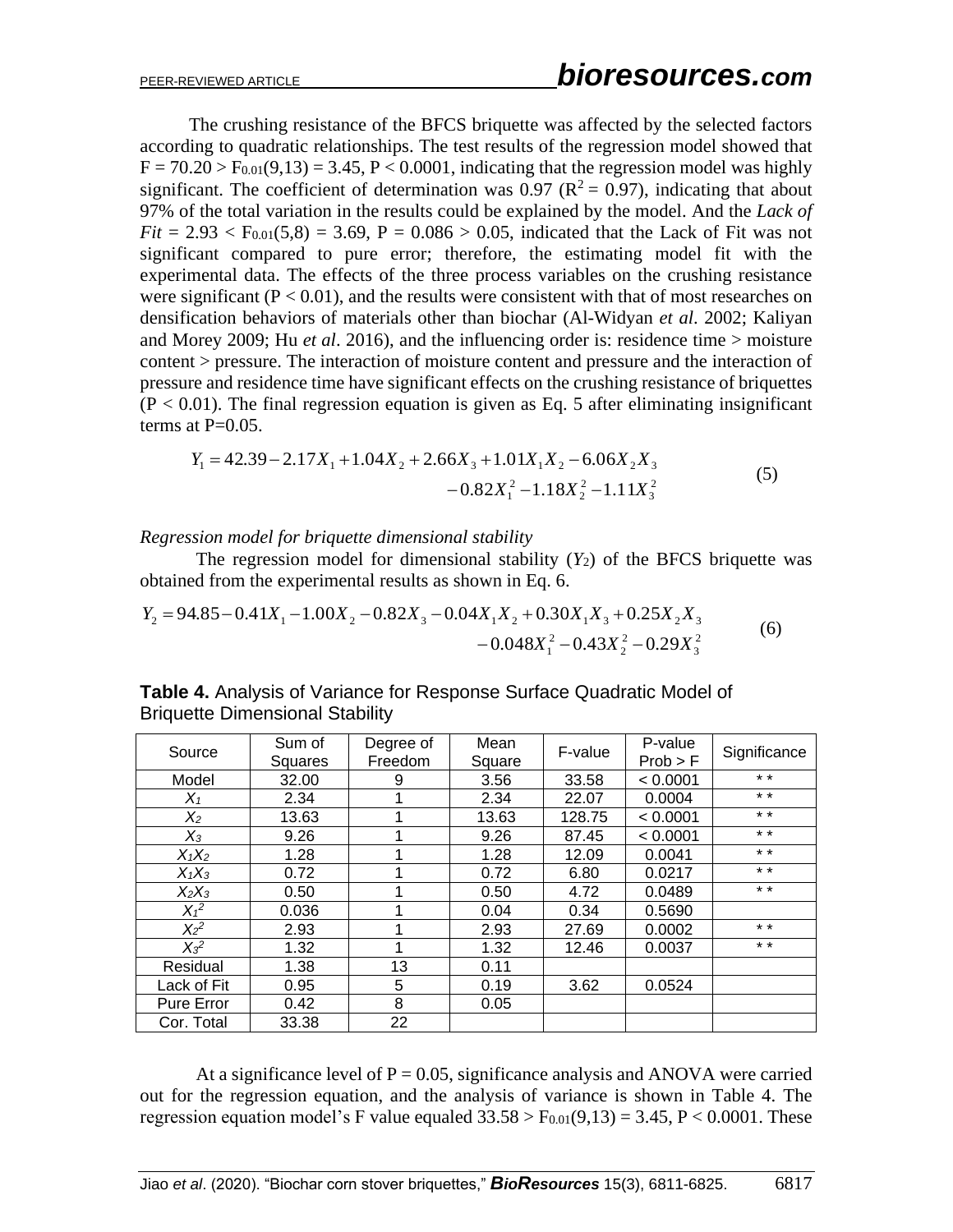findings indicated that the regression model was extremely significant. The coefficient of determination was 0.93 ( $\mathbb{R}^2 = 0.93$ ), and the *Lack of Fit* = 3.62 < F<sub>0.01</sub>(5,8) = 3.69, P = 0.0524 >0.05; therefore, the estimating model fit the experimental data adequately and can be used to predict the dimensional stability of the biochar briquette. The influence of the independent variables on dimensional stability was highly significant ( $P < 0.01$ ), and the influence order of the independent variables was: pressure > residence time > moisture content. Besides, the interaction of moisture content and pressure, the interaction of moisture content and residence time and the interaction of pressure and residence time have significant effect on dimensional stability (P < 0.05). Kaliyan *et al*. (2009) also reported that dimensional stability was mainly dependent on feedstock moisture content and compression pressure. The final regression model is obtained as Eq. 7 after ignoring insignificant terms at  $P=0.05$ :

$$
Y_2 = 94.85 - 0.41X_1 - 1.00X_2 - 0.82X_3 - 0.04X_1X_2 + 0.30X_1X_3 + 0.25X_2X_3 -0.43X_2^2 - 0.29X_3^2
$$
 (7)

#### *Regression model for specific energy consumption*

The regression model for specific energy consumption during briquetting of BFCS was obtained as Eq. 8 according to analysis of the experimental data, and the analysis of variance is shown in Table 5.

$$
Y_3 = 6.14 + 0.062X_1 - 0.88X_2 + 0.16X_3 - 0.039X_1X_2 + 0.024X_1X_3
$$
  

$$
-8.75 \times 10^{-3} X_2X_3 - 0.046X_1^2 - 0.045X_2^2 - 5.756 \times 10^{-4} X_3^2
$$
 (8)

|             | Sum of  | Degree of   | Mean    |         | P-value  |              |
|-------------|---------|-------------|---------|---------|----------|--------------|
| Source      | Squares | Freedom     | Square  | F-value | Prob > F | Significance |
| Model       | 11.06   | 9           | 1.23    | 595.15  | < 0.0001 | $* *$        |
| $X_1$       | 0.053   | 1           | 0.053   | 25.65   | 0.0002   | $* *$        |
| $X_2$       | 10.60   | $\mathbf 1$ | 10.60   | 5131.54 | < 0.0001 | $* *$        |
| $X_3$       | 0.33    | 1           | 0.33    | 158.98  | < 0.0001 | $* *$        |
| $X_1X_2$    | 0.012   | 1           | 0.012   | 5.82    | 0.0314   | $* *$        |
| $X_1X_3$    | 0.0045  |             | 0.0045  | 2.19    | 0.1631   |              |
| $X_2X_3$    | 0.0006  | 1           | 0.0006  | 0.30    | 0.5952   |              |
| $X_1^2$     | 0.034   | 1           | 0.034   | 16.58   | 0.0013   | $* *$        |
| $X_2^2$     | 0.032   | 1           | 0.032   | 15.34   | 0.0018   | $* *$        |
| $X_3^2$     | 0.0005  | 1           | 0.0005  | 0.26    | 0.6220   |              |
| Residual    | 0.027   | 13          | 0.0021  |         |          |              |
| Lack of Fit | 0.0068  | 5           | 0.00135 | 0.54    | 0.7437   |              |
| Pure Error  | 0.020   | 8           | 0.0025  |         |          |              |
| Cor. Total  | 11.09   | 22          |         |         |          |              |

**Table 5.** Analysis of Variance for Response Surface Quadratic Model of Specific Energy Consumption during Briquetting

At a significance level of  $P = 0.05$ , significance analysis and ANOVA were carried out for the regression equation, and the analysis results are shown in Table 5. The regression equation gave  $F = 595.15 > F_{0.01}(9,13) = 3.45$ ,  $P < 0.01$ , indicating that the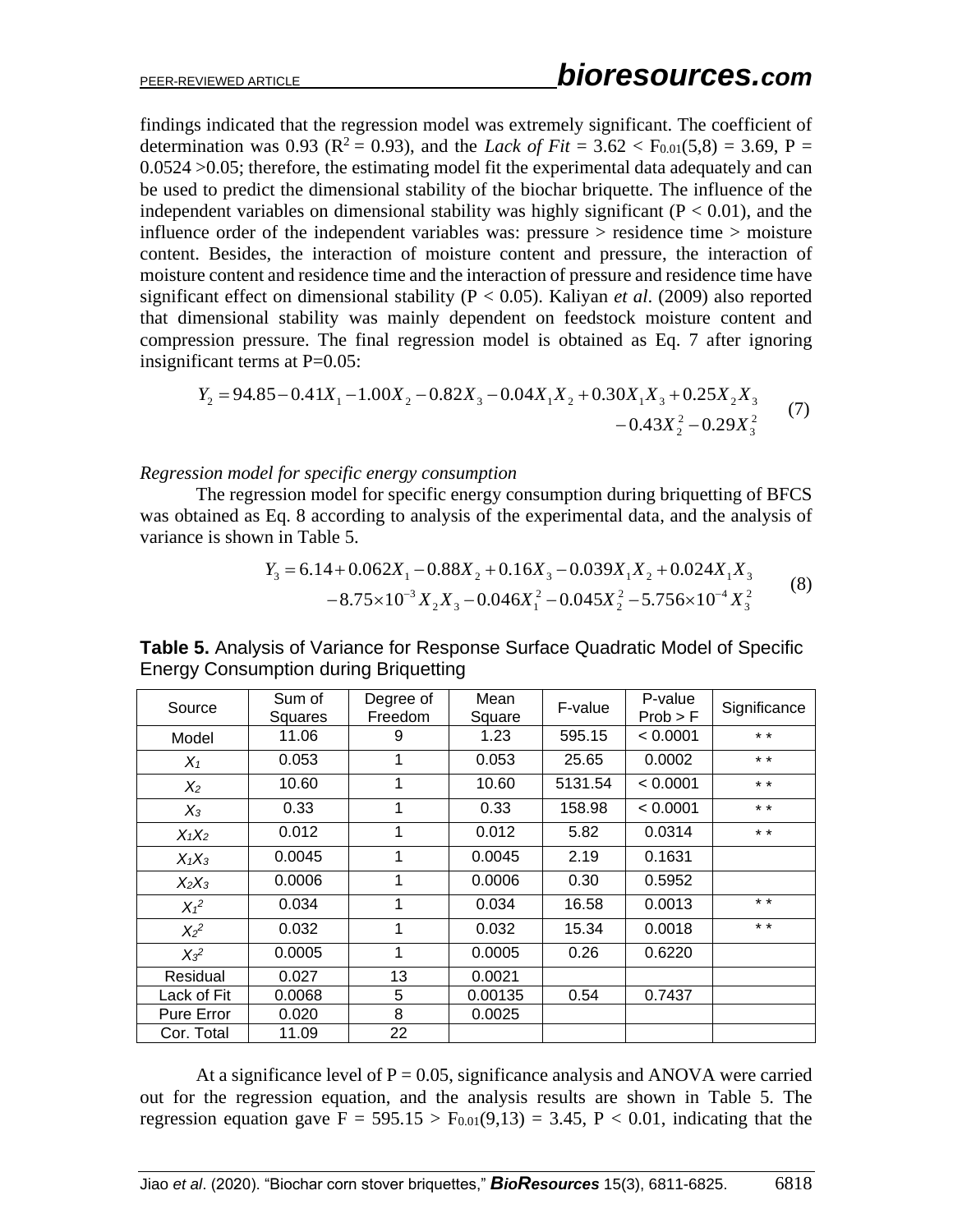regression model was highly significant. The complex correlation index  $R^2$ =0.99, and the *Lack of Fit* =  $0.54 < F_{0.01}(5,8) = 3.69$ , P =  $0.07 > 0.05$ ; therefore the estimating model fit the experimental data adequately and could be used to predict the specific energy consumption of the compaction. The influence of the independent variables on specific energy consumption was highly significant ( $P < 0.01$ ), and the influence order of factors is: pressure > moisture content > residence time. In addition, the interaction of moisture content and pressure had significant effect on specific energy consumption ( $P < 0.05$ ). The investigation of Pampuro *et al*. (2013) showed that pressure had more significant effect on energy consumption of compost densification than residence time as well. The final regression model is obtained by Eq. 9 after eliminating the non-significant term at  $P=0.05$ .

$$
Y_3 = 6.14 + 0.062X_1 - 0.88X_2 + 0.16X_3 - 0.039X_1X_2 - 0.046X_1^2 - 0.045X_2^2 \tag{9}
$$

## **Response Surface Analysis of Interaction of Process Variables on Index**

*Effect of interaction on crushing resistance* 

The results in Table 3 show that interactions between the variables had a highly significant effect on crushing resistance of the briquette. It can be concluded from Fig. 3a that the crushing resistance of briquette slightly increased with the increase of pressure at any designed level of moisture content when the residence time was 10 s, and it decreased with the increase of moisture content when the pressure was constant. It can be observed from Fig. 3b that, when the moisture content was 20%, the crushing resistance increased with the increase of residence time at the lowest pressure; and it decreased with the increase of residence time while the pressure was at a relatively higher level. Within the studied range of residence time, the crushing resistance increased linearly with pressure at lower level of residence time, and it decreased with increase of pressure under a longer residence time. According to the extreme value theory of multivariate function, the partial derivative of the regression equation of the crushing resistance of biochar briquette was obtained. The optimal technological conditions were as follows: water content of 16%, pressure of 21.5 MPa, and residence time of 16 s, and then the crushing resistance of biochar briquette was predicted to be 59.38 N.



**Fig. 3.** Response surface plot representing effect of pressure and residence time on crushing resistance of biochar briquette (other factor is constant at zero levels). The interactions between (a) moisture and pressure; (b) pressure and residence time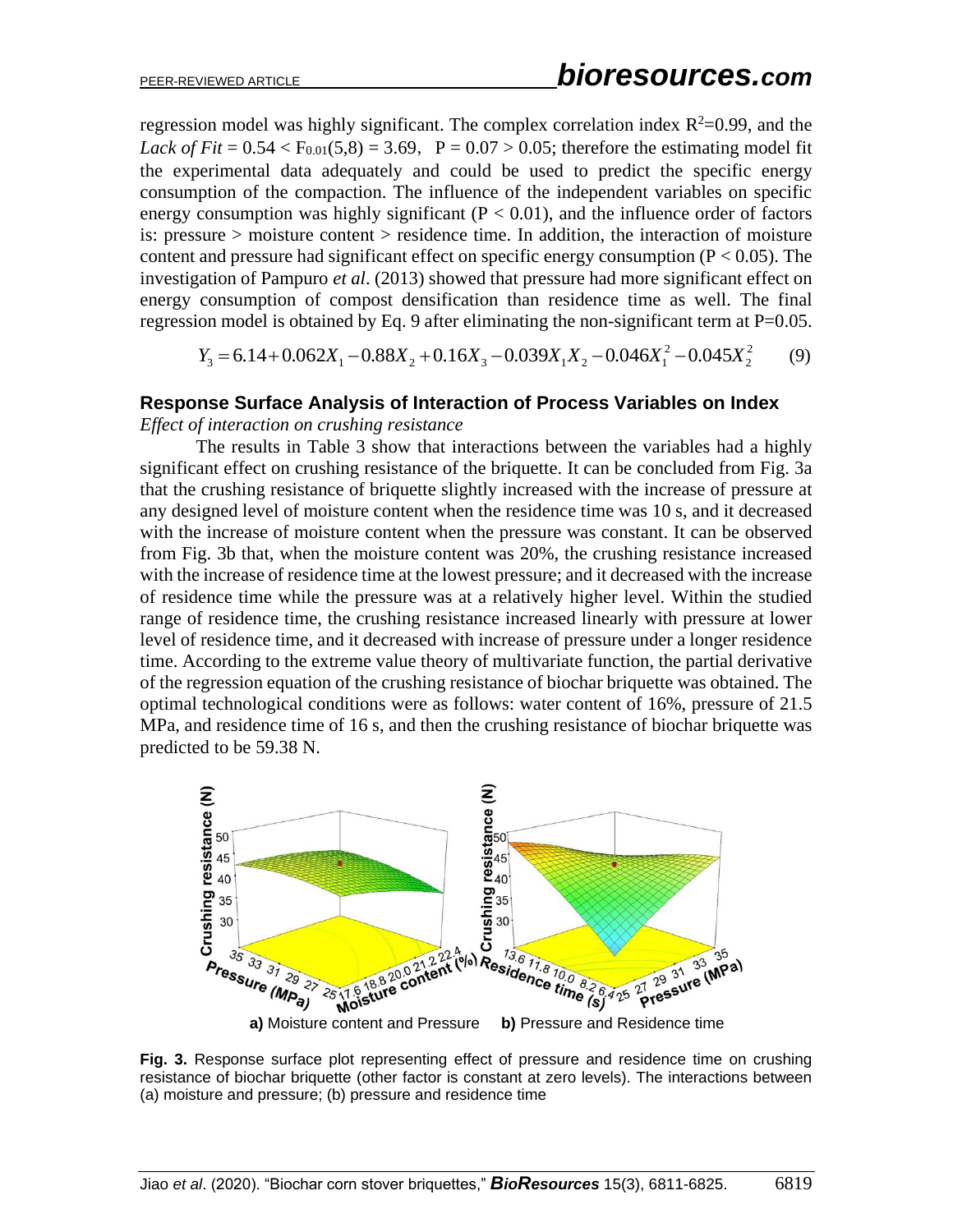# PEER-REVIEWED ARTICLE *bioresources.com*

## *Effect of interaction on briquette dimensional stability*

The effects of interaction of factors on dimensional stability of biochar briquette are shown in Fig. 4. When the residence time was 10 s, the dimensional stability of the biochar briquette decreased with an increase of pressure at any designed level of moisture content; within the studied range of pressure, it was not highly relevant to moisture content at a lower level of pressure, and it decreased with an increase of moisture content under higher pressure. As shown in Fig. 4b, when the pressure was 30 MPa, the dimensional stability decreased with the increase of residence time as the moisture content was kept constant; and it was not highly relevant to variation of moisture content under longer residence time. Figure 4c presents the effects of pressure and residence time on dimensional stability of biochar briquette at a moisture content of 20%. It can be concluded that the dimensional stability decreased with the increase of residence time at a constant pressure; and it also decreased with the increase of the pressure at a constant residence time. Al-Widyan *et al.* (2002), who investigated the stability (relaxed density) of olive cake briquettes under varying pressure, moisture content, and residence time, reported a similar result that the maximum residence time for olive cake densification should not exceed 5 s.

The partial derivative of the regression model of the dimensional stability of biochar briquette was obtained based on the extreme value theory of multivariate function, and the optimal technological conditions for biochar briquetting were found to be a water content of 16%, pressure of 25.6 MPa, and residence time of 4 s, when the predicted dimensional stability of biochar briquette was 97.4%.



**Fig. 4.** Response surface plot for dimensional stability; other factors are constant at zero levels. The interactions between (a) moisture and pressure, (b) moisture and residence time and (c) pressure and residence time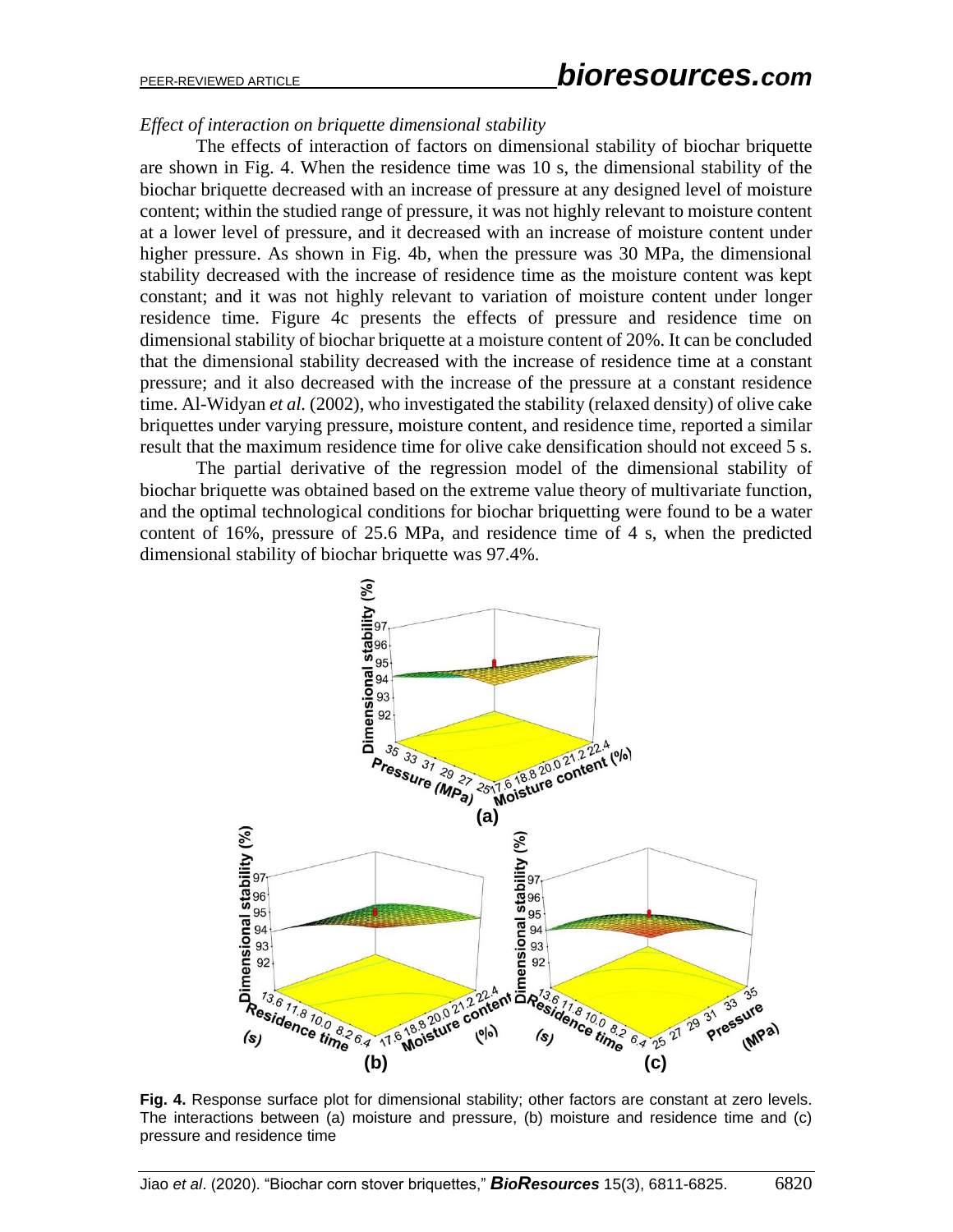# PEER-REVIEWED ARTICLE *bioresources.com*

#### *Effect of interaction on specific energy consumption*

The interaction of pressure and residence time significantly impacted specific energy consumption ( $P = 0.03 < 0.05$ ) (Table 4). Figure 5 shows that when the residence time was 10 s, the specific energy consumption of the briquetting decreased with the increase of pressure at any level of introduced moisture content; and within the studied range of pressure, it was not highly relevant to the increment in moisture content. The partial derivative of the regression model of specific energy consumption was obtained based on the extreme value theory of multivariate function. The optimal technological conditions for briquetting on the point of specific energy consumption within the range of tested levels of factors were as follows: moisture content of 24%, pressure of 38.5 MPa, residence time of 4 s, and then the specific energy consumption for biochar briquetting was predicted to be 4.06 MJ/t. Mani *et al*. (2006b) reported a high specific energy consumption for briquetting of corn stover as 6 to 15MJ/t at conditions of moisture content of 5 to 15%, and pressure of 5 to 15 MPa. The reason might be the properties of the material and the conditions for the briquetting, and the mechanism needs to be further studied.



energy consumption of briquetting (other factor is constant at zero levels)

## **Process Optimization and Verification Experiment**

The goal parameters of crushing resistance and dimensional stability were set to be maximized; the energy consumption during briquetting was minimized; and the weight coefficients were 0.5, 0.3, and 0.2, respectively (as discussed in the previous section). The optimum conditions are obtained, from calculation with Design–Expert 8.0.6 software, to be 18.6% of moisture content, 38.5 MPa of pressure, and 4 s of residence time, which gives the briquette crushing resistance of 50.6 N, dimensional stability of 92.8%, and specific energy consumption of 4.27 MJ/t.

 A verification experiment was carried out, and considering the operability of the experiment, the optimum conditions were adjusted to be 18.5% of moisture content, 38.5 MPa of pressure, and 4 s of residence time. The experiment was replicated three times. The experimental results and predicted values are presented in Table 6. It can be concluded that under optimized conditions, the average values of index were crushing resistance of 49.9 N, the dimensional stability of 93.8%, and the specific energy consumption of 4.41 MJ/t; the errors were 2.1%, 1.4%, and 3.1%, respectively. The response surface model and the experimental design were shown to be reliable and repeatable.

The above research was based on the biochar samples of 45.5% carbon and 31.4% ash. Since the principal content of the biochar from slow pyrolysis differ considerably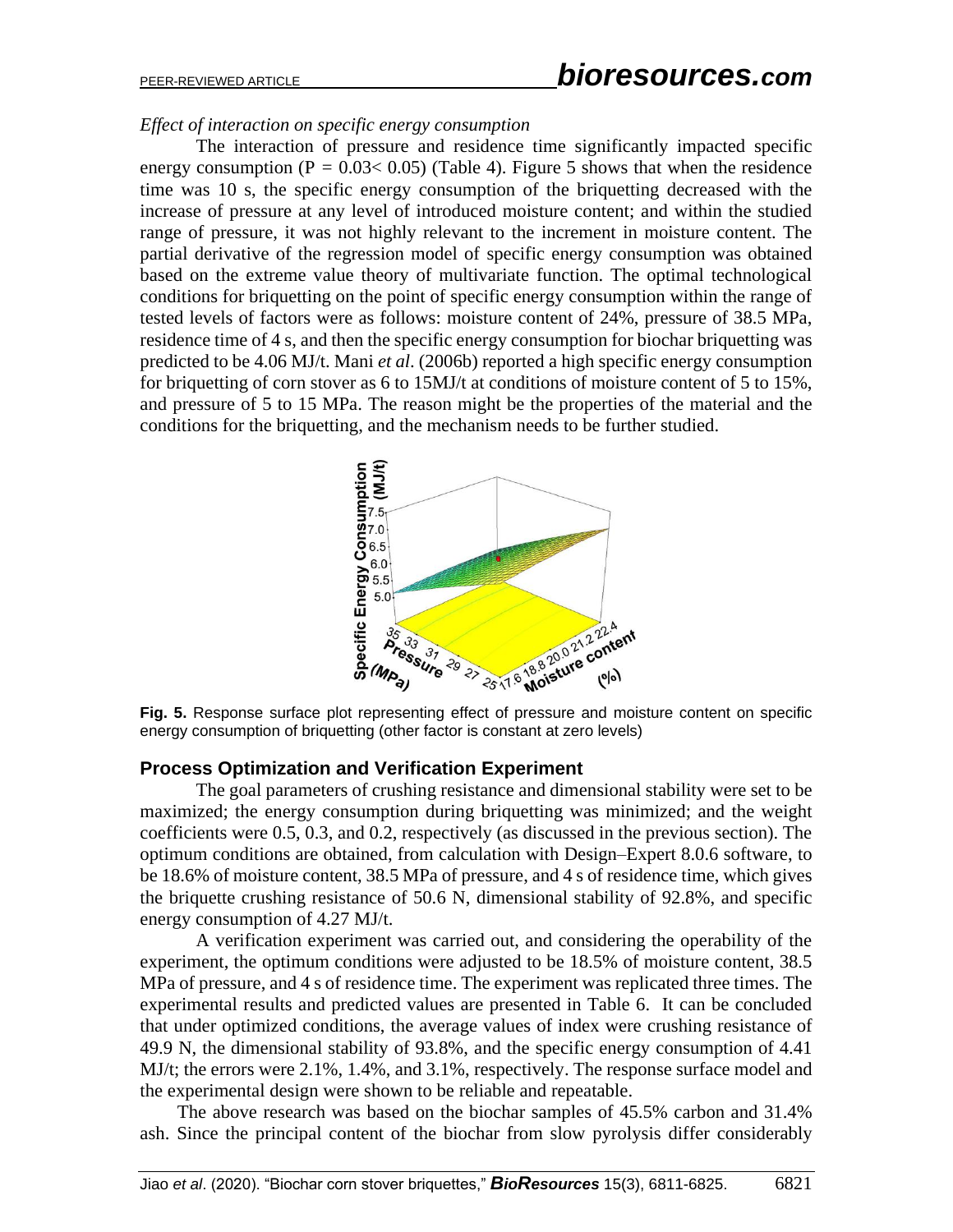(Wang *et al*. 2020) and the temperature had a significant effect on yield, constituents content of bio-char, and the densification process (Hu *et al*. 2016), further study on densification of BFCS at various pyrolysis temperatures should be carried out in order to achieve better understanding of the briquetting characteristics of the BFCS.

| $\mathsf{R}$   | Variables        |                |              |       | $Y_1(N)$ |                  | $Y_2(%)$ |       |                        | $Y_3$ (MJ/t) |      |                  |
|----------------|------------------|----------------|--------------|-------|----------|------------------|----------|-------|------------------------|--------------|------|------------------|
| u<br>n         | $X_1$<br>$(\% )$ | $X_2$<br>(MPa) | $X_3$<br>(s) | P     | E        | Error<br>$(\% )$ | P        | Е     | Error<br>$\frac{1}{2}$ | P            | Ε    | Error<br>$(\% )$ |
| 4              |                  |                |              |       | 48.6     | 3.9              |          | 92.31 | 0.5                    |              | 4.36 | 2.1              |
| $\overline{2}$ | 18.5             | 38.5           | 4.0          | 50.57 | 49.98    | 1.2              | 92.79    | 93.87 | 1.2                    | 4.27         | 4.52 | 5.5              |
| 3              |                  |                |              |       | 51.24    | 1.3              |          | 95.12 | 2.4                    |              | 4.34 | 1.6              |
|                |                  | Average value  |              | 50.57 | 49.94    | 2.1              | 92.79    | 93.77 | 1.4                    | 4.27         | 4.41 | 3.1              |

## **Table 6.** Validation of Model Adequacy

Note: P is [predicted value;](http://dict.youdao.com/w/predicted%20value/#keyfrom=E2Ctranslation) E is [experimental value](http://dict.youdao.com/w/experimental%20value/#keyfrom=E2Ctranslation)

# **CONCLUSIONS**

- 1. The effects of the three process variables, moisture content, pressure, and residence time, were found to be extremely significant  $(P < 0.01)$  relative to crushing resistance, dimensional stability, and specific energy consumption for briquetting of biochar from corn stover. The regression models of crushing resistance, dimensional stability, and specific energy consumption were obtained, and the coefficient of determination were 0.97, 0.93, and 0.99 ( $R^2 > 0.9$ ), respectively.
- 2. The interactions of moisture content and pressure, and of residence time and pressure, were extremely significant on crushing resistance of biochar briquette ( $P < 0.01$ ); the interactions of moisture content and pressure, of residence time and moisture content, and of residence time and pressure, were extremely significant on dimensional stability of the compressed briquette ( $P < 0.01$ ); the interaction of moisture content and pressure was extremely significant on specific energy consumption of briquetting  $(P < 0.01)$ .
- 3. The optimum conditions for briquetting, based on comprehensive optimization and setting weight coefficients, 0.5, 0.3, and 0.2, to indicators of crushing resistance, dimensional stability, and specific energy consumption, respectively, were 18.5% of moisture content, 38.5 MPa of pressure, and 4 s of residence time, resulting in an average briquette crushing resistance of 49.9 N, dimension stability of 93.8%, and specific energy consumption of 4.41 MJ/t.

## **ACKNOWLEDGMENTS**

The authors are grateful for the support of the National Natural Science Foundation of China, Grant. No. 51405311.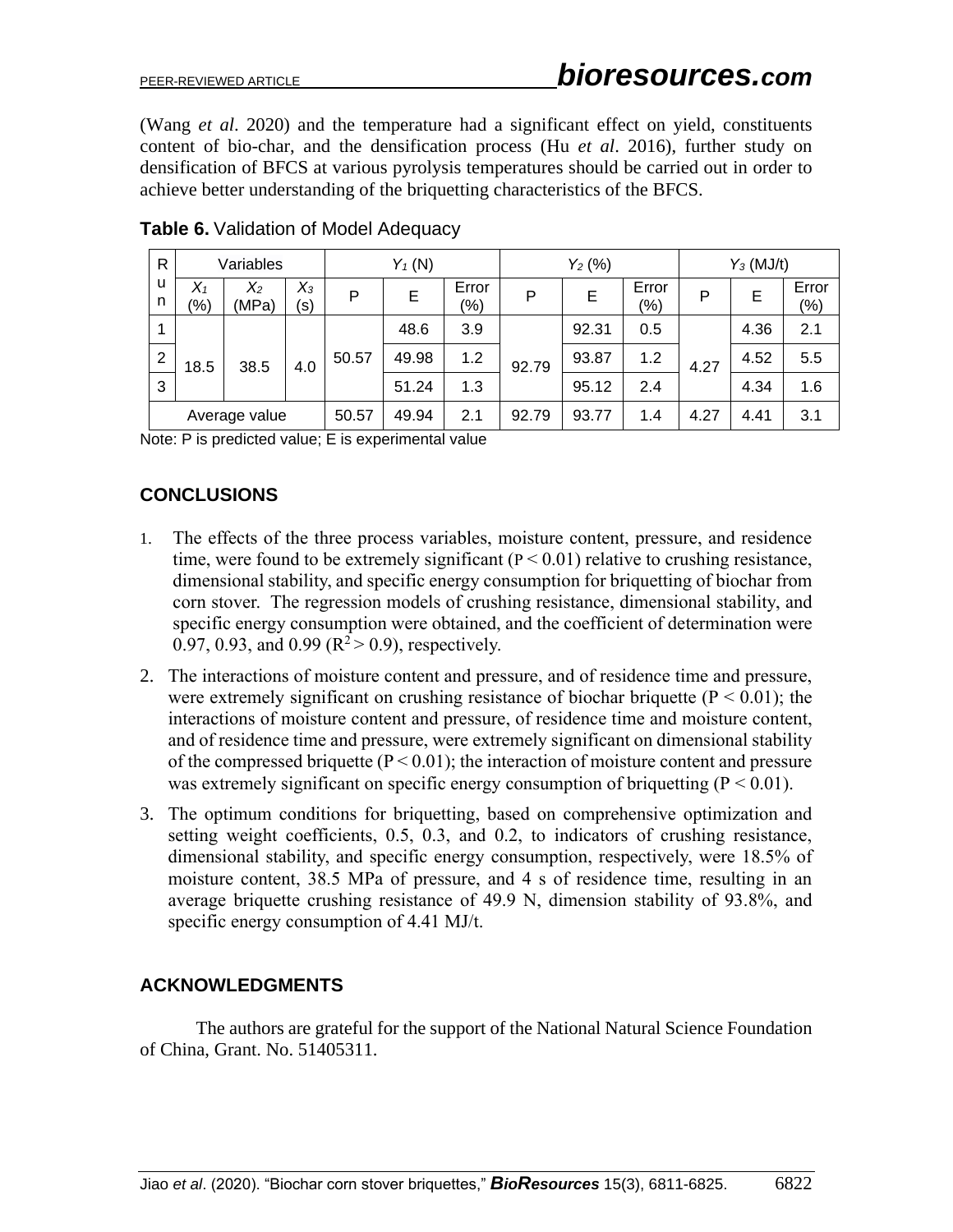# **REFERENCES CITED**

- Al-Widyan, M. I., Al-Jalil, H. F., Abu-Zreig, M. M., and Abu-Hamdeh, N. H. (2002). "Physical durability and stability of olive cake briquettes," *Canadian Biosystems Engineering* 44, 341-345.
- Bazargan, A., Rough, S. L., and Mckay, G. (2014). "Compaction of palm kernel shell biochars for application as solid fuel," *Biomass and Bioenergy* 70, 489-497. DOI: 10.1016/j.biombioe.2014.08.015
- Biswas, A. K., Rudolfsson, M., Broström, M., and Umeki, K. (2014). "Effect of pelletizing conditions on combustion behaviour of single wood pellet," *Applied Energy* 119(C), 79-84. DOI: 10.1016/j.apenergy.2013.12.070
- Chen, T. Y., Meng, J., Xin, M. J., Zhang, Q., Song, Y. Q., Ren, W. T., and Jiang, X. (2016). "Compaction behavior of biochar from corn stalk," *Journal of Shenyang Agricultural University* 47(6), 728-733. DOI: 10.3969/j.issn.1000-1700.2016.06.014
- Chen, W. F., Zhang, W. M., Meng J., and Xun, Z. J. (2011). "Research on biochar application technology," *Engineering Science* 13(2), 83-89. DOI: CNKI:SUN:GCKX.0.2011-02-016
- Demirbas, A. (2009). "Sustainable charcoal production and charcoal briquetting," *Energy Sources, Part A: Recovery, Utilization, and Environmental Effects* 31, 1694-1699. DOI: 10.1080/15567030802094060
- Garcia-Maraver, A., Rodriguez, M. L., Serrano-Bernardo, F., Diaz, L. F., and Zamorano, M. (2015). "Factors affecting the quality of pellets made from residual biomass of olive trees," *Fuel Processing Technology* 129, 1-7. DOI: [10.1016/j.fuproc.2014.08.018](https://doi.org/10.1016/j.fuproc.2014.08.018)
- Gong, C., Lu, D., Wang, G., Tabil, L., and Wang, D. (2015). "Compression characteristics and energy requirement of briquettes made from a mixture of corn stover and peanut shells," *BioResources* 10(3), 5515-5531. DOI: 10.15376/biores.10.3.5515-5531
- Hu, Q., Yang, H., Yao, D., Zhu, D., and Chen, H. (2016). "The densification of biochar: effect of pyrolysis temperature on the qualities of pellets," *Bioresource Technology* 200, 521-527. DOI: [10.1016/j.biortech.2015.10.077](https://doi.org/10.1016/j.biortech.2015.10.077)
- Kaliyan, N., and Morey, R. V. (2009). "Factors affecting strength and durability of densified biomass products," *Biomass and Bioenergy* 33(3), 337-359. DOI: 10.1016/j.biombioe.2008.08.005
- Kazuei, I., and Toru, F. (2014). "Influence of moisture content, particle size and forming temperature on productivity and quality of rice straw pellets," *Waste Management* 34, 2621-2626. DOI: 10.1016/j.wasman.2014.08.008
- Kirsten, C., Lenz, V., Schröder, H. W., and Repke, J. U. (2016). "Hay pellets the influence of particle size reduction on their physical – mechanical quality and energy demand during production," *Fuel Processing Technology* 148, 163-174. DOI: 10.1016/j.fuproc.2016.02.013
- Laird, D., Fleming, P., Wang, B., Horton, R., and Karlen, D. (2010). "Biochar impact on nutrient leaching from a midwestern agricultural soil," *Geoderma* 158(3-4), 436-442. DOI: 10.1016/j.geoderma.2010.05.012
- Li, Y., Zhang, X., Li, S., Yang, J., Zhang, L., and Sun, Y. (2017). "Research progress on synergy technologies of carbon-based fertilizer and its application," *Transactions of the Chinese Society for Agricultural Machinery* 48(10), 1-14. DOI: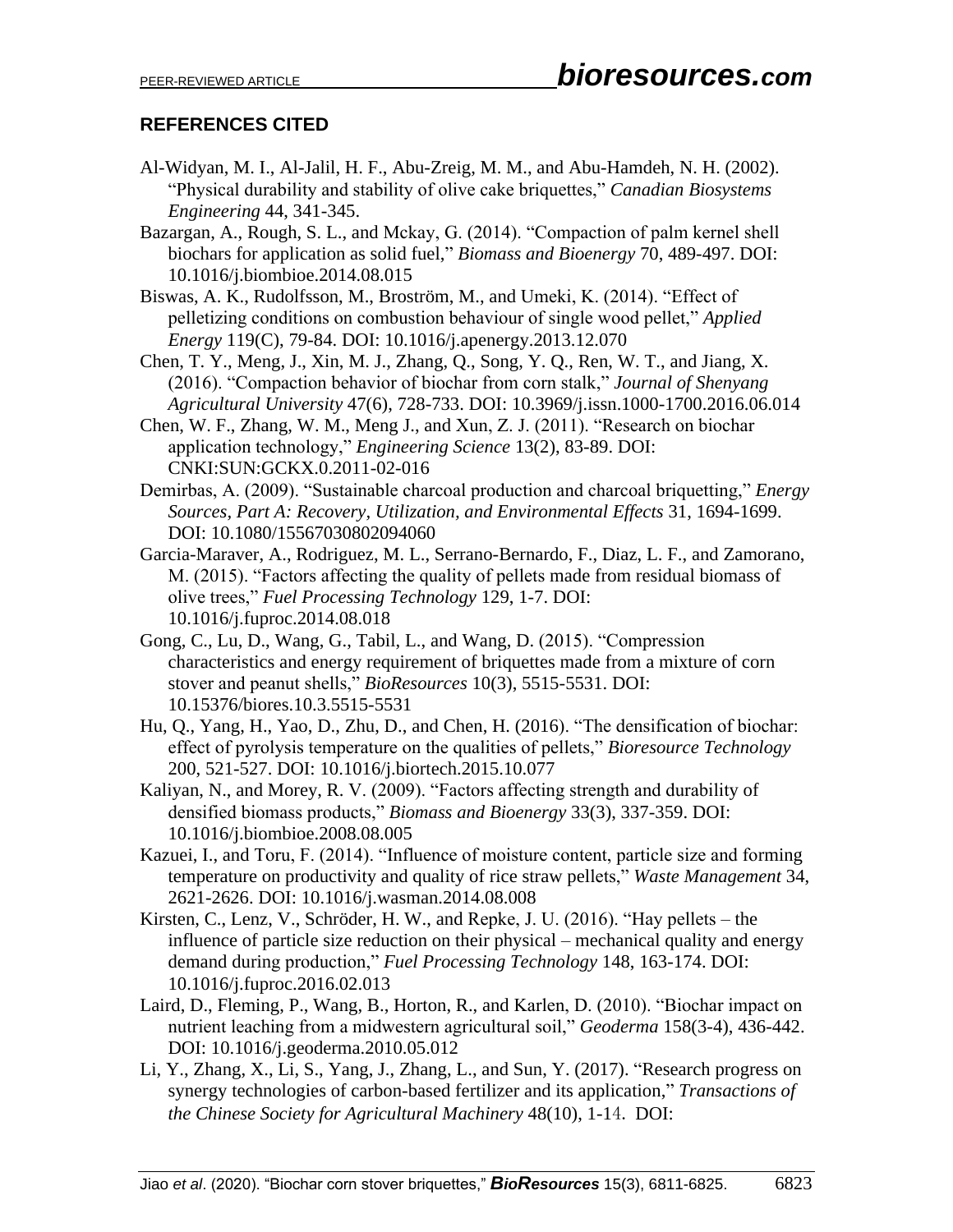10.6041/j.issn.1000-1298.2017.10.001

- Mani, S., Tabil, L. G., and Sokhansanj, S. (2006a). "Effects of compressive force, particle size and moisture content on mechanical properties of biomass pellets from grasses," *Biomass and Bioenergy* 30, 648-654. DOI: 10.1016/j.biombioe.2005.01.004
- Mani, S., Tabil, L. G., and Sokhansanj, S. (2006b). "Specific energy requirement for compacting corn stover," *Bioresource Technology* 97, 1420-1426. DOI: 10.1016/j.biortech.2005.06.019
- Pampuro, N., Facello, A., and Cavallo, E. (2013). "Pressure and specific energy requirements for densification of compost derived from swine solid fraction," *Spanish Journal of Agricultural Research* 11(3), 678-684. DOI: 10.5424/sjar/2013113-4062
- Peleg, M., and Moreyra, R. (1979). "Effect of moisture on the stress relaxation pattern of compacted powders," *Powder Technology* 23(2), 277-279. DOI: 10.1016/0032- 5910(79)87018-7
- Sizmur, T., Fresno, T., Akgül, G., Frost, H., and Moreno-Jiménez, E. (2017). "Biochar modification to enhance sorption of inorganics from water," *Bioresource Technology* 246, 34-47. DOI: 10.1016/j.biortech.2017.07.082
- Sotannde, O. A., Oluyege, A. O., and Abah, G. B. (2010). "Physical and combustion properties of charcoal briquettes from neem wood residues," *International Agrophysics* 24, 189-194. DOI: 10.1016/j.indcrop.2009.09.012
- Spokas, K. A., Koskinen, W. C., Baker, J. M., and Reicosky, D. C. (2009). "Impacts of woodchip biochar additions on greenhouse gas production and sorption/degradation of two herbicides in a Minnesota soil," *Chemosphere* 77, 0-581. DOI: 10.1016/j.chemosphere.2009.06.053
- Sun, J., Shen, Z. X., Zhang, Y., Zhang, Q., Wang, F. R., Wang, T., Chang, X. J., Lei, Y. L., Xu, H. M., Cao, J. J., Zhang, N. N., Liu, S. X., and Li, X. X. (2019). "Effects of biomass briquetting and carbonization on PM 2.5 emission from residential burning in Guanzhong Plain, China," *Fuel* 244, 379-387. DOI: 10.1016/j.fuel.2019.02.031
- Tilay, A., Azargohar, R., Drisdelle, M., Dalai, A., and Kozinski, J. (2015). "Canola meal moisture-resistant fuel pellets: Study on the effects of process variables and additives on the pellet quality and compression characteristics," *Industrial Crops & Products,* 63, 337-348. DOI: 10.1016/j.indcrop.2014.10.008
- Tooyserkani, Z., Kumar, L., Sokhansanj, S., Saddler, J., Bi, X. T., Lim, C. J., Lau, A., and Melin, S. (2013). "SO<sub>2</sub>-catalyzed steam pretreatment enhances the strength and stability of softwood pellets," *Bioresource Technology*130, 59-68. DOI: 10.1016/j.biortech.2012.12.004
- Tumuluru, J. S., Tabil, L. G., Song, Y., Iroba, K. L., and Meda, V. (2015). "Impact of process conditions on the density and durability of wheat, oat, canola, and barley straw briquettes," *BioEnergy Research* 8(1), 388-401. DOI: 10.1007/s12155-014- 9527-4
- Wang, D., Jiang, P., Zhang, H., and Yuan, W. (2020). "Biochar production and applications in agro and forestry systems: A review," *Science of the Total Environment* 723, 137775. DOI:10.1016/j.scitotenv.2020.137775
- Whittaker, C., and Shield, I. (2017). "Factors affecting wood, energy grass and straw pellet durability – A review," *Renewable and Sustainable Energy Reviews* 71, 1-11. DOI: 10.1016/j.rser.2016.12.119
- Wu, P., Ma, Y., Chen, Y., Zhang, Y., and Wang, H. (2014). "Vibration-assisted compaction of biomass," *Bioresources* 9(3), 3857-3868. DOI: 10.15376/biores.9.3.3857-3868

Jiao *et al*. (2020). "Biochar corn stover briquettes," *BioResources* 15(3), 6811-6825. 6824